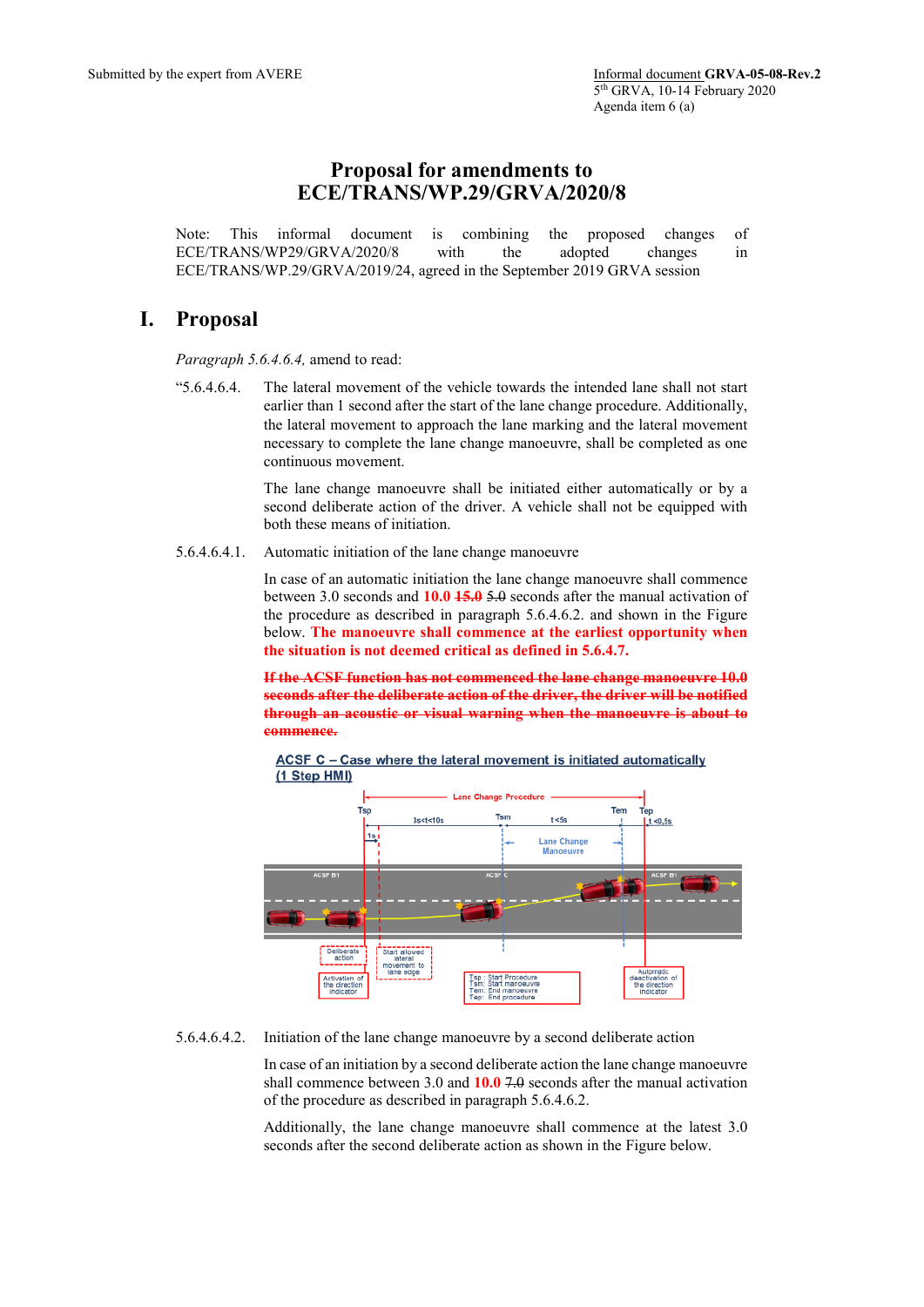



The control to operate the second deliberate action shall be located in the steering control area."

*Annex 8, Paragraph 3.5.1.2.,* amend to read:

"3.5.1.2. The requirements of the test are fulfilled if:

(a) The lateral movement towards the marking does not start earlier than 1 second after the lane change procedure was initiated,

(b) The lateral movement to approach the lane marking and the lateral movement necessary to complete the lane change manoeuvre are completed as one continuous movement,

(c) The recorded lateral acceleration does not exceed 1 m/s²,

(d) The moving average over half a second of the lateral jerk does not exceed 5  $m/s<sup>3</sup>$ ,

(e) The measured time between the start of the lane change procedure and the start of the lane change manoeuvre is not less than 3.0 seconds and not more than **10.0 seconds.**:

5.0 seconds in the case of an automatic initiation.

af an initiation by action

whatever is appropriate.

- (f) For systems with an initiation of the lane change manoeuvre by a second deliberate action,
	- (i) The measured time between the start of the lane change procedure and the second deliberate action is not more than **7.0** 5.0 seconds, and
	- (ii) The measured time between the second deliberate action and the start of the lane change manoeuvre is not more than 3.0 seconds.

(g) The system provides information to the driver to indicate that the lane change procedure is ongoing,

(h) The lane change manoeuver is completed in less than 5 seconds for  $M_1$ ,  $N_1$  vehicle categories and less than 10 s for  $M_2$ ,  $M_3$ ,  $N_2$ ,  $N_3$  vehicle categories,

(i) ACSF of Category B1 automatically resumes after the lane change manoeuvre is completed, and

(j) The direction indicator is deactivated not before the end of the lane change manoeuvre and no later than 0.5 seconds after ACSF of Category B1 has resumed."